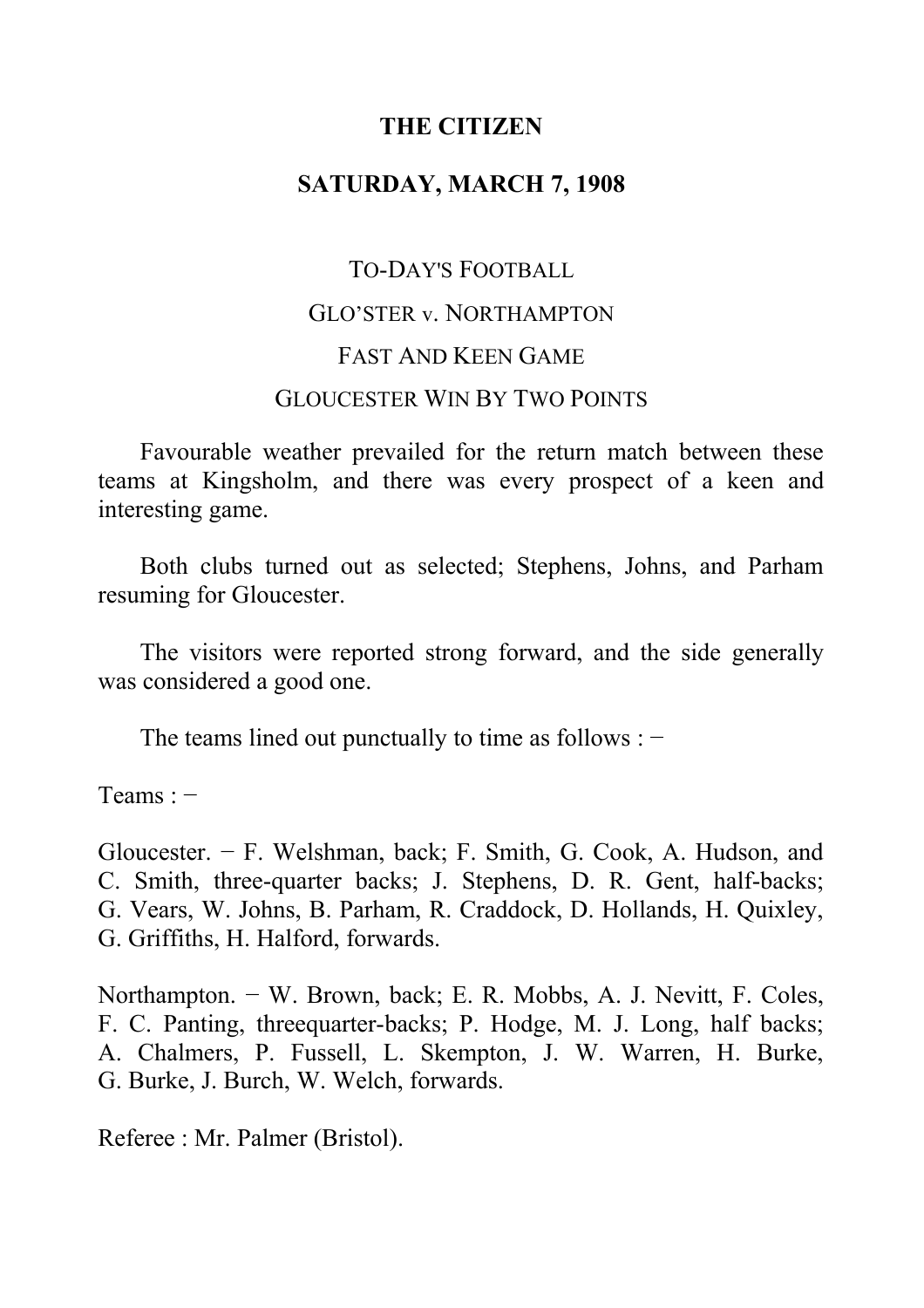#### THE GAME

Gloucester won the toss and deputed the visitors to defend the Worcester-street goal. Chalmers kicked off, the ball going to Holford, who was at once pulled down. From the ensuing scrum Gloucester heeled, but Gent passed out wildly, the ball going yards from any player. Hudson tried to gather, but was pushed over, and the situation looked ominous at this early stage. The ball, however, was turned to touch in time.

Off-side by Gloucester lost the advantage of a fine kick by Welshman, but a little later the visitors were penalised, and Gloucester reached the centre. Here the City tried passing, but not much ground was gained.

A pass from Hodge to Panting on the short side of the scrum saw the latter punt across, but Hudson got possession and executed a short burst and pass to C. Smith. The latter returned to Hudson, and a few more inter-passes took place, but the movement was checked on the 25 line.

Gloucester attacked strongly, and from a clever cross-kick by Cook, Johns had a clear run in, but the forward knocked on. The game was confined to the Northampton half, and following a punt by Hudson, C. Smith and Mobbs raced for possession. The visiting captain got there first and kicked out very pluckily.

Weak play by the City backs let the visitors clear, but Gloucester soon got back again. In their own 25 Hodge got the ball out to Coles, who dodged and passed to Newitt. The latter clean beat Hudson, and running to Welshman, sent out wide to Mobbs on the centre line. Racing hard Mobbs out-distanced all opposition, and finished a superb run by scoring behind the posts amidst great cheering. Coles converted.

Gloucester re-started, but Coles at once put Northampton down with a grand punt. The visiting forwards followed up strongly, and Welshman was floored as soon as he got possession.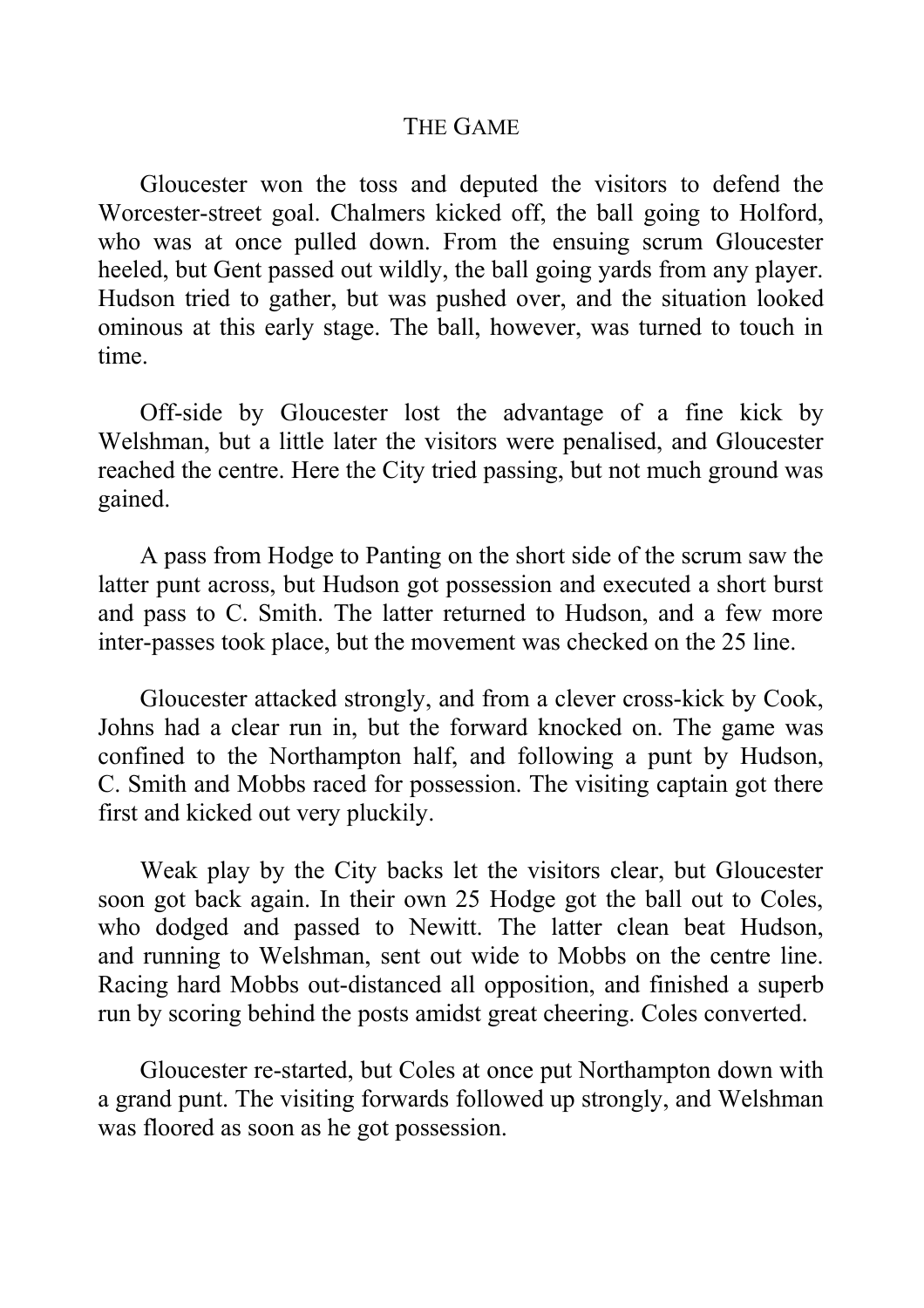Heeling well the East Midland forwards gave their backs numerous chances. From a smart bout the ball was sent out wide to Mobbs who was nearly in again. In the next minute the same player was only stopped a yard outside. Gloucester eventually eased the pressure, and a long kick by Hudson was only poorly returned by Brown to touch near his 25. Working hard, Gloucester rushed right to the line, but the visitors luckily saved. Gent opened out, but F. Smith failed to take the transfer with the backs well placed.

In subsequent play the Gloucester men were not clean in their methods, and Northampton easily repulsed the attacks. Hudson, from a pass by Stephens, tried hard to break through, but he succumbed to numbers. Eventually a kick went to Brown, who fumbled and allowed the ball to bounce over the line. He tried to clear, but kicked feebly to Hollands about ten yards outside. The latter was collared from behind, but let the ball go, and Hudson coming up strongly gathered, and dived over with a try, which Welshman converted, thus placing the teams level.

The re-start was well replied to, but play was very scrambling. A long kick by Gloucester went to Panting, who was finely tackled by Frank Smith. The Northampton man hung on to the ball, but the referee did not penalise, and there was a scramble amongst several players. A scrum followed, and Long securing, he punted to Welshman, who found touch with a beautiful kick well inside the Northampton half.

Gloucester rushed very close from a scrum, and Holford picking up was nearly over. The ball getting loose a Northampton forward luckily cleared to the 25. Northampton made further headway, but near the centre the Gloucester backs handled smartly. Hudson, however, was just tackled in time by Mobbs. Gloucester had the better of the exchanges to the interval, Cook shining in some good play, but there was no more scoring.

> HALF-TIME SCORE : Gloucester ……….………. 1 goal Northampton ……………. 1 goal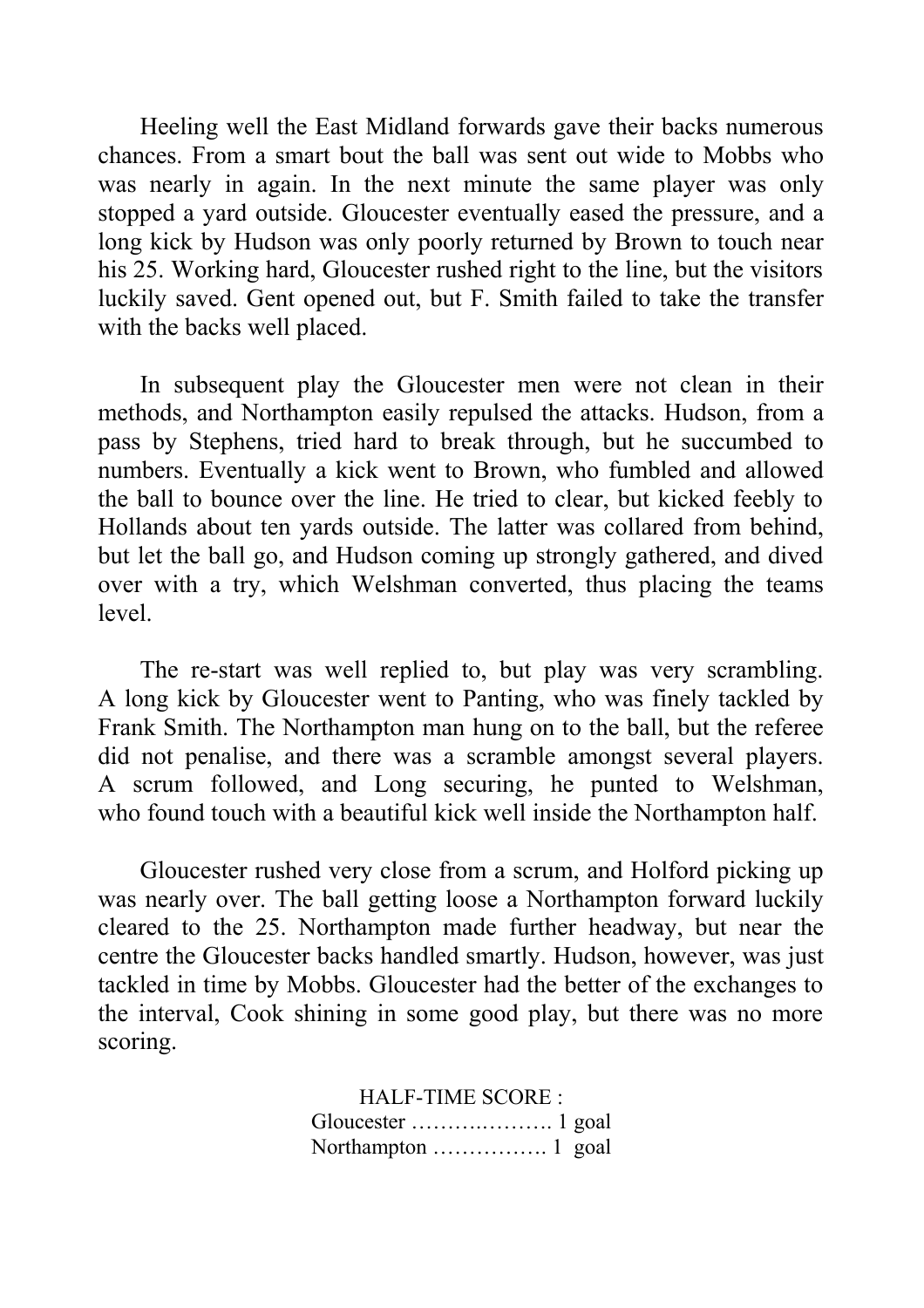Vears resumed, and from the reply Gent sent to touch inside the visitors' half. From the first scrum Gent started a round of passing, Stephens, Frank Smith, and Cook handling in turn. The latter yielded to Hudson when the International had full pace up, and the Gloucestrian going strongly hit off Brown and scored a fine try. The place kick failed.

After two fruitless attempts to drop the ball into play the game continued, operations settling at midfield. Good footwork by Hodge and a forward took the ball to Welshman, who just managed to turn the ball to touch. Northampton tried hard to effect a score, but they were beaten off.

Wheeling a scrum finely the Gloucester forwards came away in splendid style. Hollands gathered, and after running a few yards passed to Frank Smith, who raced away down touch. Mobbs got across, and with a final spring just floored the Gloucestrian on the line. The ball got loose and Parham pounced upon it and claimed a try, but a scrum was ordered five yards outside. Frank Smith was winded in falling, but was soon able to resume.

Gloucester from this point played up brilliantly, and more grand passing only just failed of a score. Next Hudson, receiving from Gent, made a great dash for the line, but was tackled outside. Gloucester still kept on the aggressive, and twice in quick succession they were just robbed of a score.

Northampton eventually eased the pressure, and thanks to a fine effort by Mobbs the home end was visited. Gloucester opened out in their 25, but just as Hudson had broken clear he sent a wild pass which Frank Smith failed to take.

Some loose play followed at midfield, ending in the Gloucester forwards going away grandly. From a flying kick the ball came across to the right wing, where Cook was lying handy, and the centre picking up went over with the third try. Welshman missed the goal kick.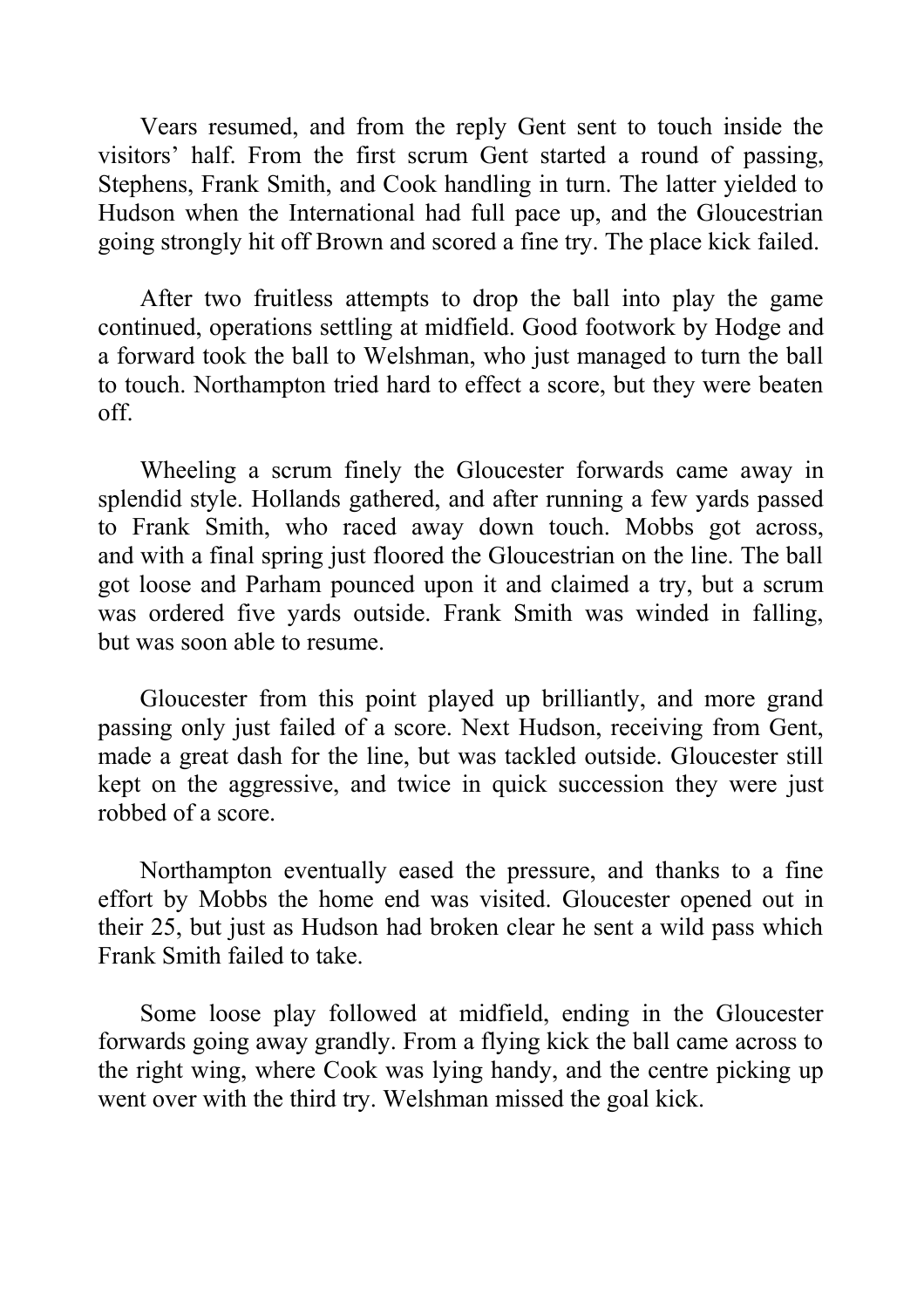Resuming, there was some fast play at the centre, both teams working hard. Gent and Stephens in turn were prominent for smart breaks away, but the former held on a bit too long, and his reverse pass was missed. Gloucester took up the running again, but a kick from Gent went over the line for a minor.

The City were doing well in all departments, the forwards especially doing well in the scrum. The ball came back well, and Gent and Stephens were extremely smart in getting the ball away. The tackling, however, was deadly. Stephens and Johns, with neat passing, gained some 20 yards, but a miss by Hollands, from a penalty, allowed Northampton to gain a footing in the home 25. The City forwards carrying a scrum, dribbled beautifully to beyond the centre, Coles being very lucky in turning the ball out of play.

Gloucester heeling, Gent and Stephens twice sent sharp passes to Hudson, but the International could not get away. Off-side by Hollands lost Gloucester a good slice of ground but it was quickly recovered by the forwards, who brought off a grand 30 yards rush. Hudson was applauded for a keen follow up and tackle of Mobbs, and later the same player was upset by the Gloucester forwards.

Having obtained a footing in their opponents' half, Gloucester worked out but the passing went astray with a good chance of scoring. Hodge was penalised for an infringement at the scrum, but though Brown fumbled, Coles came to his assistance and effected a good clearance.

Some fumbling by the Gloucester backs allowed Northampton to gain a good position in front of the home goal, and from a scrum Hodge passed out to Coles, who with a good kick dropped a goal. This left Gloucester only two points in front, but nothing further resulted.

> RESULT : Gloucester …… 1 goal 2 tries (11 points) Northampton ....... 2 goals (1d) (9 points)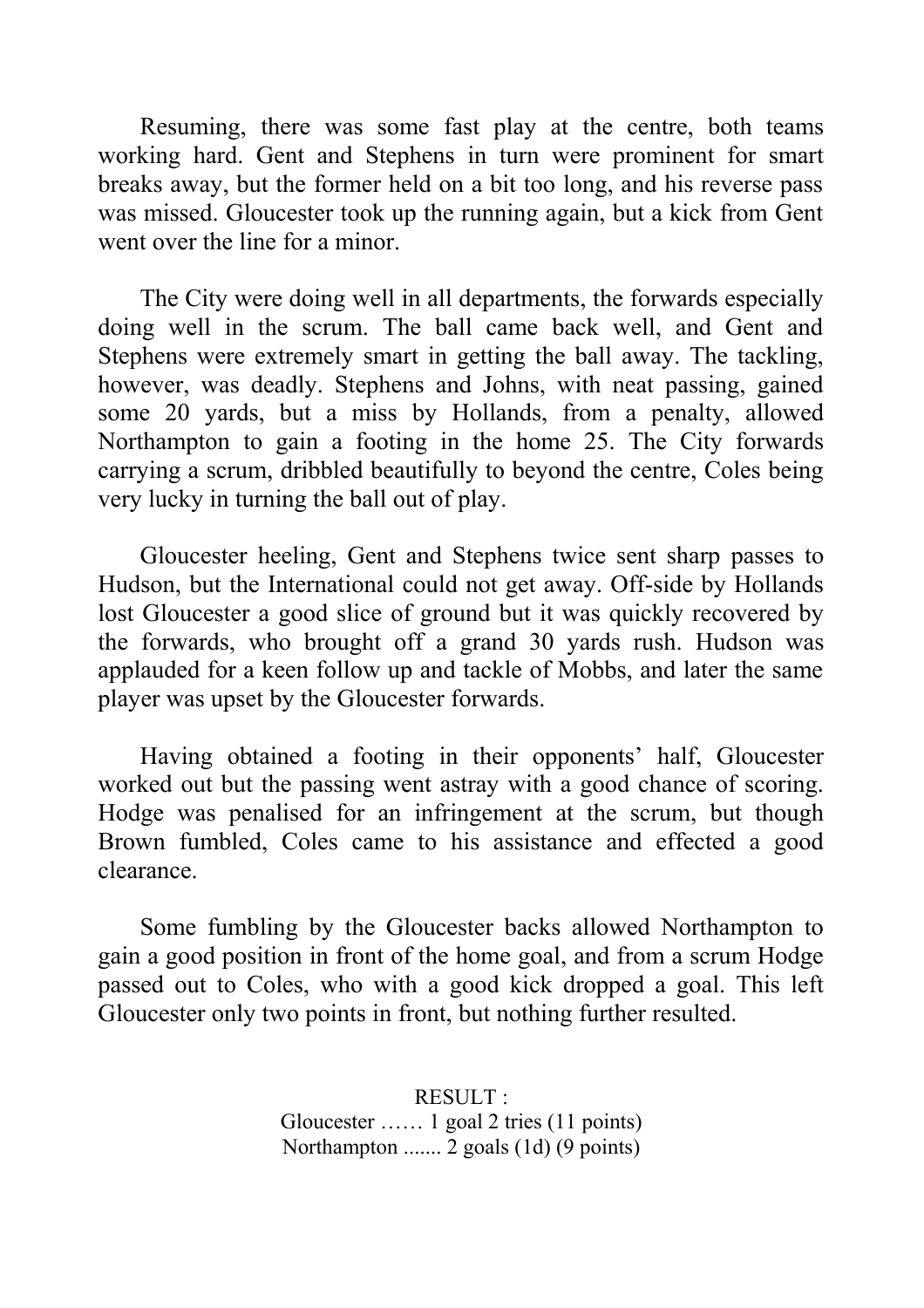#### REMARKS

The game was fast and well contested, and there was plenty of open football. In the first half there was little to choose between the teams, and the score of five points each was a fair indication of the run of the game. The feature of this half was Mobbs' try, which compared favourably with the best seen on the ground. The movement was started inside the visitors' half, and the Northampton sprinter received first about the centre line. With full speed up, Mobbs ran away from the opposition, and finished a grand run by scoring behind the posts.

Changing over, Gloucester soon got the lead through Hudson, who crossed after a fine individual effort. From this point the City improved in their display all round, and the spectators were treated to some brilliant football at times. The Gloucester forwards heeled continually, and the backs indulged in some really smart combined individual movements. Frank Smith, and a little later Hudson, experienced very hard lines in not scoring.

Mobbs' pace alone saved Northampton in the first instance, and on other occasions his tackling was instrumental in staving off disaster. Occasionally the home players fumbled in fielding, and it was owing to mistakes in this direction that Northampton were let in in the closing stages. Gloucester's win by two points did not do justice to the City, for in the second half the East Midlanders were clearly second best.

Gloucester's display was a distinct improvement on the previous week. The forwards were better together, and worked with a strenuousness and vigour that did them every credit. In the scrums and lines out the Gloucester men were constantly to the fore in the second half, and some of their loose work was very fine. Holford, Griffiths, and Quixley were conspicuous in touch play, but for all round work Johns, Vears, and Hollands frequently came under notice. One fault − and an old one − the tackling at times was too high, and in this respect the backs were also to blame. To stop an opponent it is useless to go for a man with one hand, but we saw this attempted more than once to-day.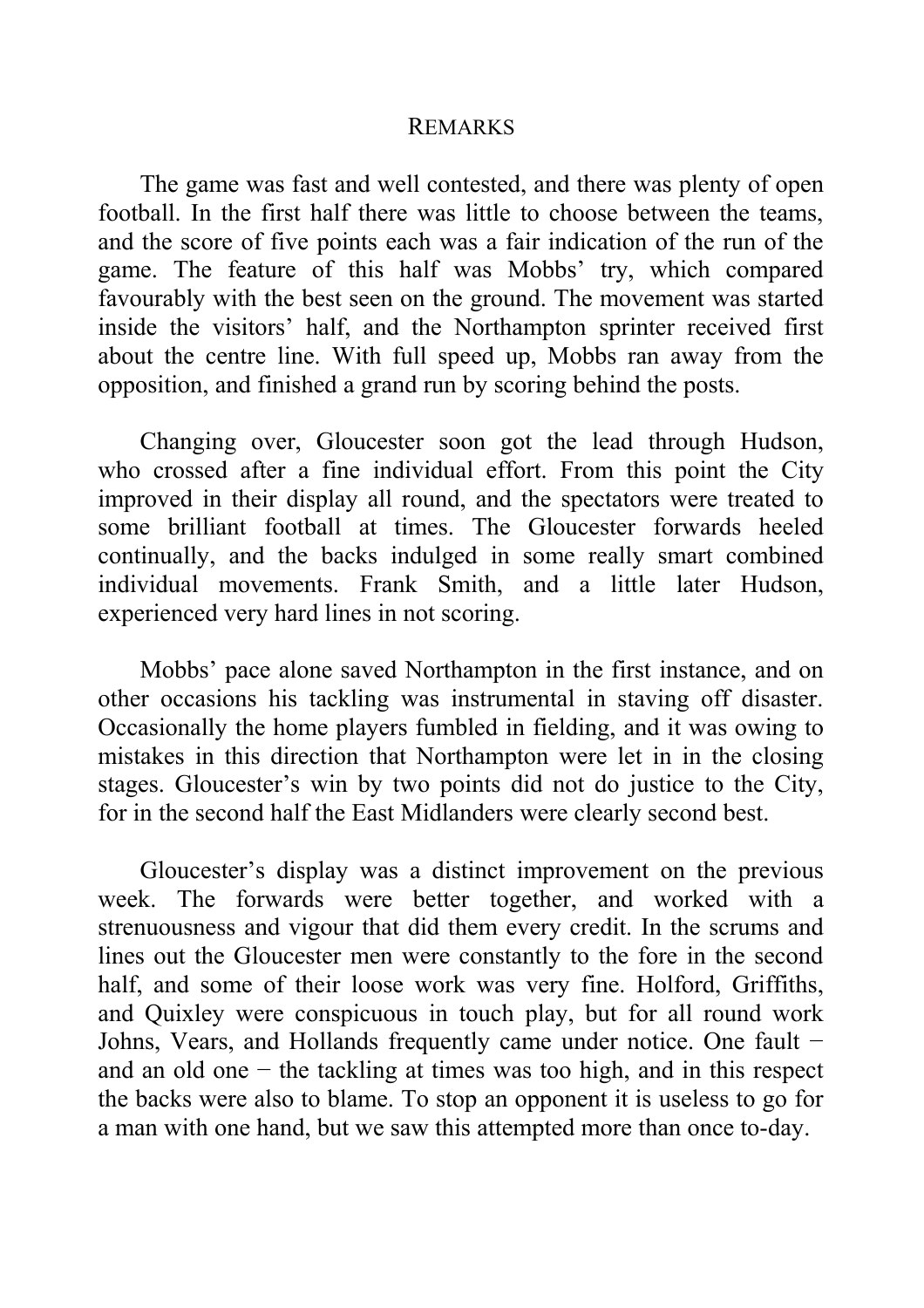The Northampton pack were a strong lot, but were lacking in cleverness and judgment. Chalmers, Fussell, and Skempton were a hardworking trio, but the whole eight put in all they knew.

At half-back, Gloucester held an advantage, Gent reproducing some of his best form. There was an occasional wild pass from the scrum, but for the most part, the ex-International displayed trickiness and judgment in getting the ball away, and he did some good saving. Stephens was very sound at outside half, and he did everything possible to make openings.

Hodge, the visitors' scrum worker, was given too much to off-side tactics, and this spoiled his play to a large extent. Long did fairly well standing back, but did not combine with his three-quarters as effectively as Stephens.

The Gloucester three-quarters were not seen to advantage in the early stages of the game, but later they settled down and got through a lot of capital work. Hudson played an in-and-out sort of game, but his two tries were well deserved, and there were several other occasions when he only just failed to gain the desired opening. Cook did not get the chances that fell to his partner, but he accomplished many good things in a quiet way.

The two Smiths on the wing were well tried, and both came through with credit. Mobbs was the outstanding figure on the visiting side, and he is undoubtedly a fine player. To him Northampton were greatly indebted in escaping with a two points' defeat. Coles and Nevitt were very useful centres, and Panting shaped prominently on the right wing. Brown was a weak spot in the East Midlanders' ranks. He practically gave away the first try, and he made other serious mistakes which might have gone badly for the side.

Welshman kicked beautifully and with judgment now and again, but he was not so safe as usual in fielding and gathering.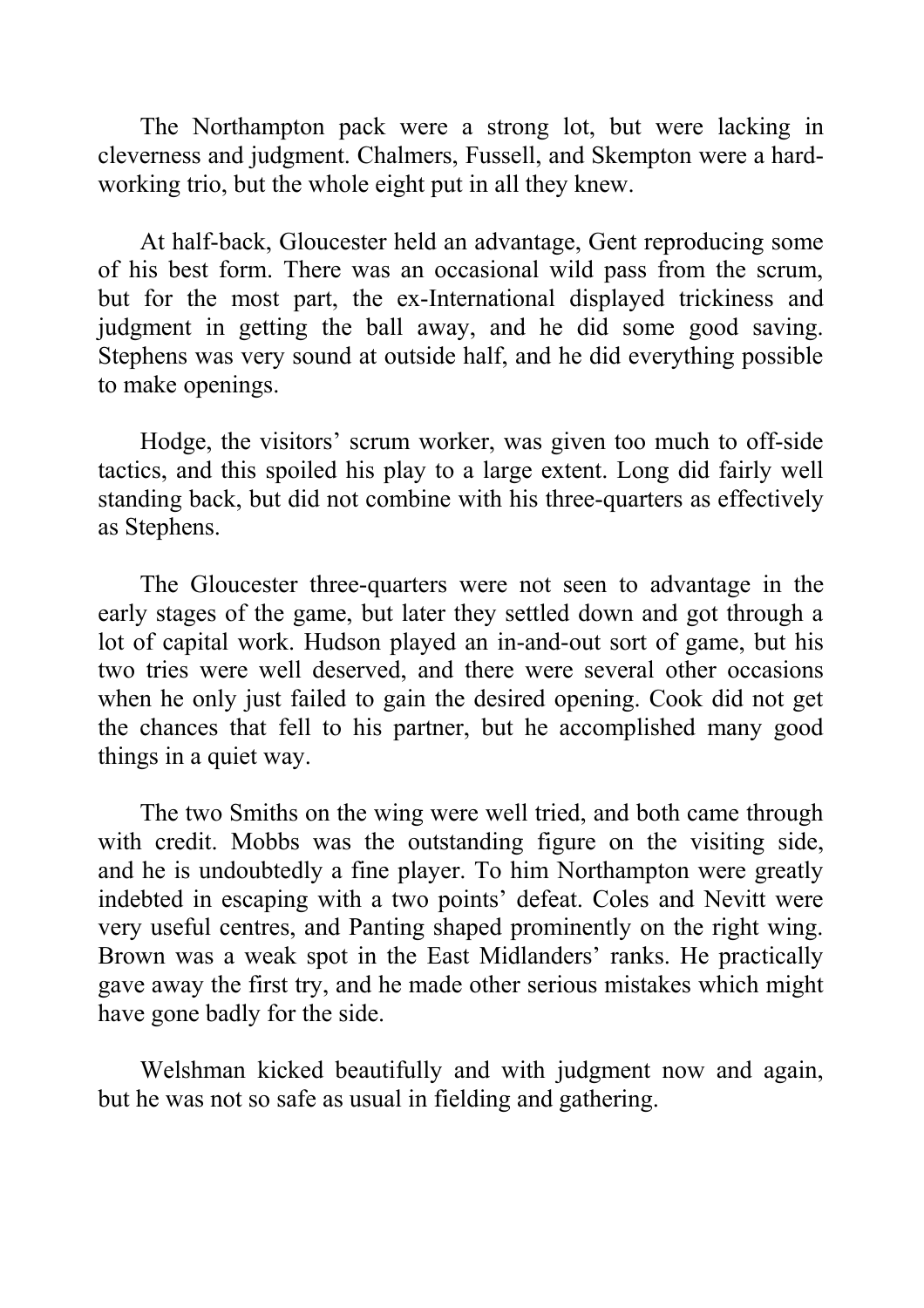#### GLOUCESTER A v*.* BREAM

#### A DISPUTED TRY

## BREAM DECLINE TO FINISH

For this return match at Bream the City Seconds had to make two changes from the team selected. Hubert Smith notified his inability to play, and this let in Baldwin, whilst J. Hall could not turn out owing to an injury to the knee.

Bream fielded a strong side, and were not without hope of putting a check to the A team's run of successes.

Gloucester started. The first scrum was formed in the Bream 25. A good bout of passing by Bream now ensued, but Fred Kent missed badly when a score should have resulted. Gloucester now pressed, and Dix dropped a goal.

The visitors now brought off a round of passing and a score seemed certain, but Moore brought off a good tackle. Rudge got away grandly, and the visitors did well in saving their line from being crossed. Bream were now forced to touch down.

> HALF-TIME SCORE : Gloucester A ….....…1 goal (d) Bream ………......……..…. Nil

After the interval Bream pressed, the first incident of note being a capital touch-finder by Baker. The game was now very exciting and very keen and even. Bream brought off a capital bout of passing but Fred Kent was pushed into touch and a great effort failed.

Gloucester now brought off a good dribble, and one of the forwards went into touch, but the referee let the visitors go on and score. The home touch-judge having kept his flag up, the homesters declined to continue the game if the score was allowed, so the referee stopped the game there and then, quite fifteen minutes short of time.